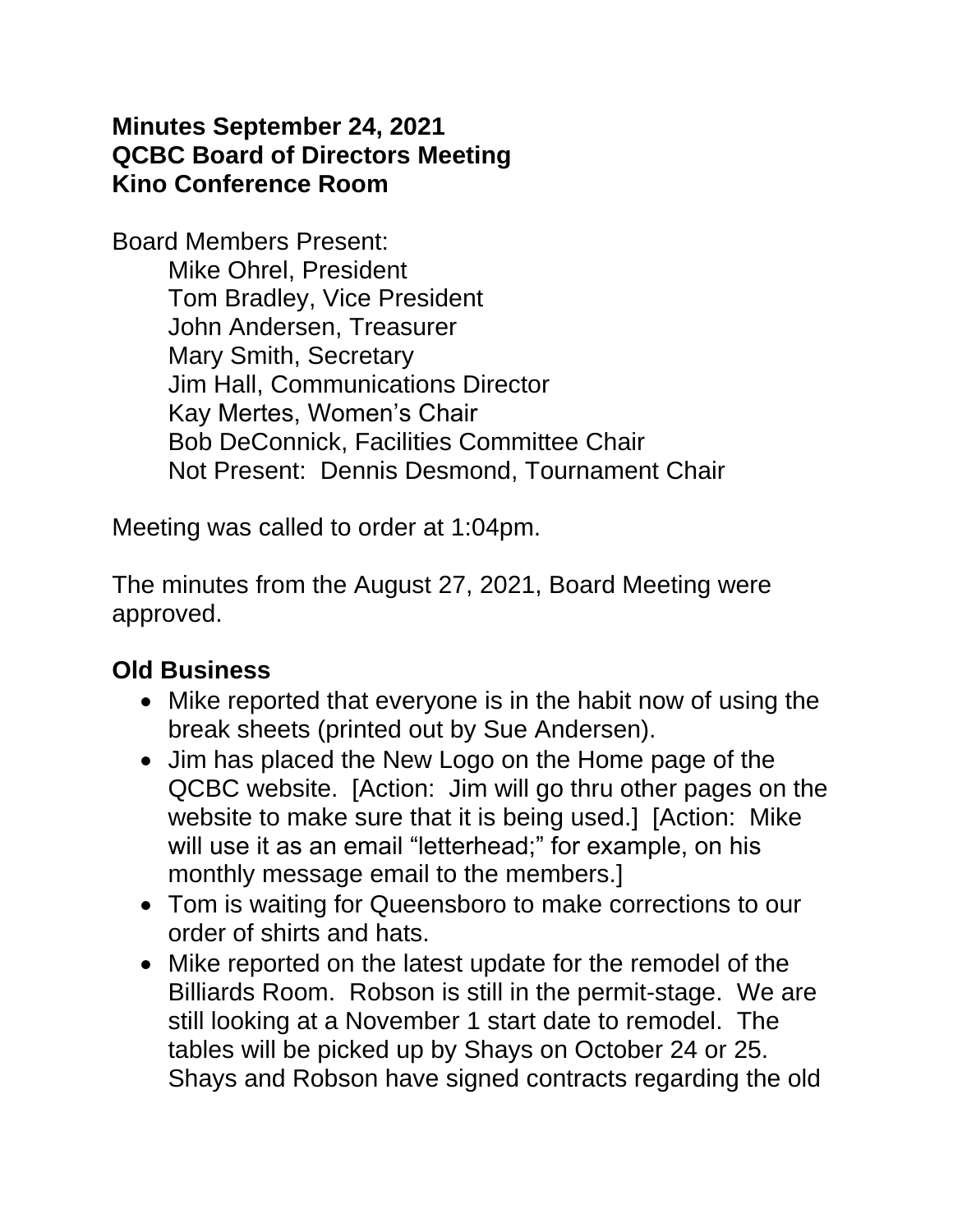and new tables. One Board member mentioned that it would be a good idea to add four more vents in the HVAC system during the remodel to increase air circulation and cooling. Jim added that HEPA filters could be added for better ventilation. [Action: Mike will ask GM Melani about this.]

## **New Business**

- The Board established dates to begin the nomination process as some terms are due to expire at the end of 2021:
	- o October 1—nominations accepted;
	- o November 5—Voting begins with nominations posted;
	- o November 19—Voting closes.
	- o [Action: Jim will send out a "Nomination Survey" to all members to accept nominations; he will then send out a ballot on November 5.]
- The Board will send out a separate survey to the members to find out if there is enthusiasm for a "Training Coordinator." [Action: Jim will do this as a separate survey from the nomination survey.]
- Mary requested that the cleaning of the pool tables be moved back to Saturday morning at 8am. She said that we got a better response from volunteers at this time. The three tables will now be reserved on Saturdays from 8-10am for cleaning. [Action: Bob will print out a monthly schedule to be placed in the Billiards room for members to sign-up to help do this.]
- A Club social or holiday party was discussed, and the consensus of the Board was to wait until after the remodel is complete.
- [Action: Mike will hold a session on maintaining your shaft, tip, and feral while the Billiards Room is under construction.]
- Tom recommended that "Hurricane" Herb Pahoresky and Dick Sussman be given lifetime membership in the club. Dick is the founder of the Billiards Club and Herb has been a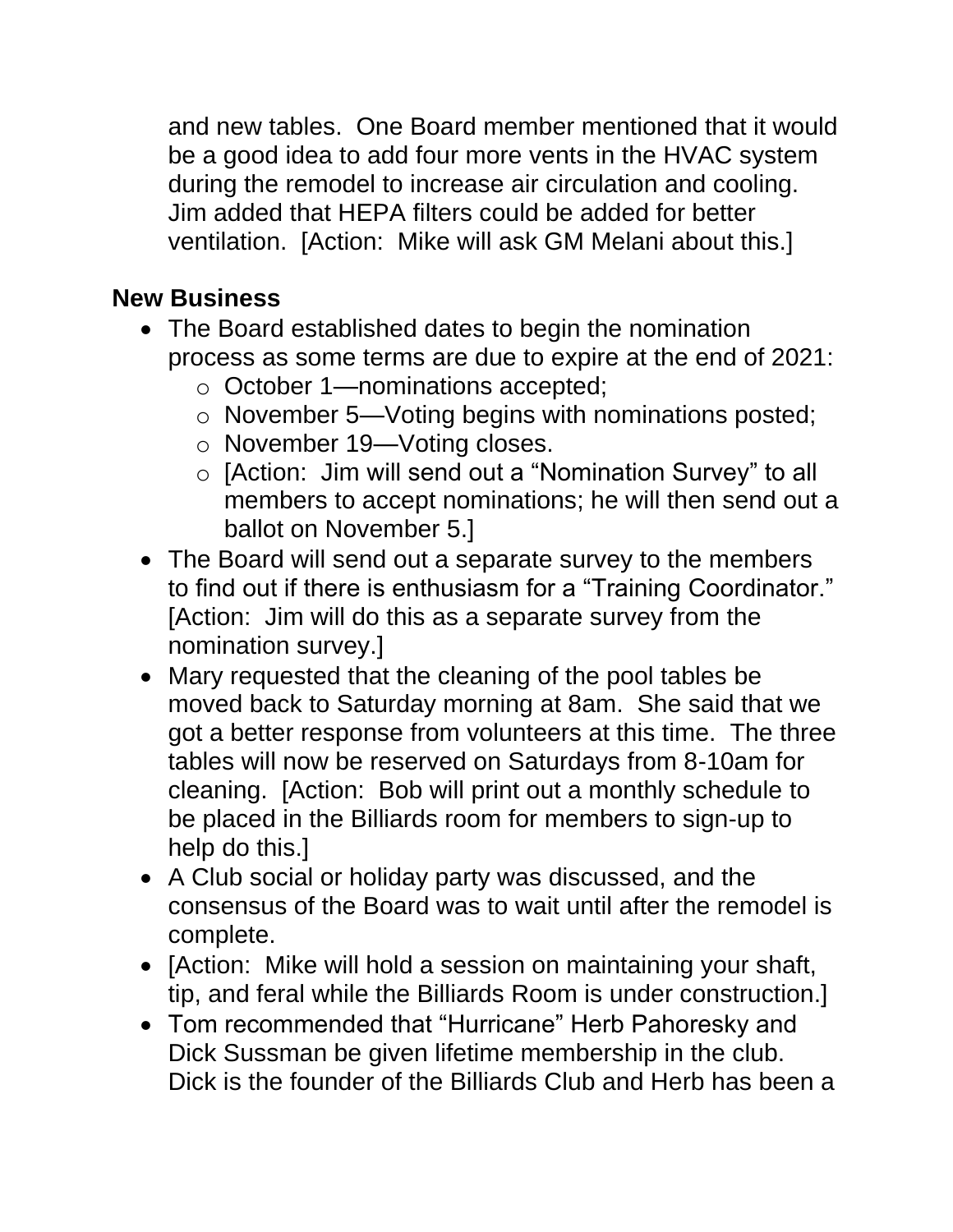member since the beginning of the club but can no longer play. The Board approved.

- Tom would like to see information of wholesale equipment available to members to be on the website (per Dick Sussman's letter) as part of outreach to current and future members.
- The Board declined Dick Sussman's kind offer to accept his Library of Billiards DVDs. There is no space in the Billiards Room to store them.
- [Action: Every Board member will review the By-laws, and offer changes and suggestions at the December Board meeting.]

# **Group Updates**

- Kay reported that the Ladies Pool in August and September was slow. However, in anticipation of the closure of the Billiards Room, she has scheduled a time once a week to play at GVR (Green Valley Recreation) with the women there on a weekly basis. Kay would like to reserve the Billiards Room and invite the GVR ladies to play with the Ladies group some Thursday morning. She would also like to move the Ladies scheduled pool time from Thursday afternoons to Thursday (or Tuesday) mornings. The Board saw no problem with the reservation of the tables to this new time.
- Mike reported that he and Dennis have met with GVR and Saddlebrooke to set up times when we would be able to play during our closure. Rancho Resort is less sure of that happening, as the snowbirds are returning. John mentioned that Voyager may not be a possibility, as they require a guest registration.
- Mike reported that Men's 8-ball on Monday, Wednesday, and Friday mornings is going well.